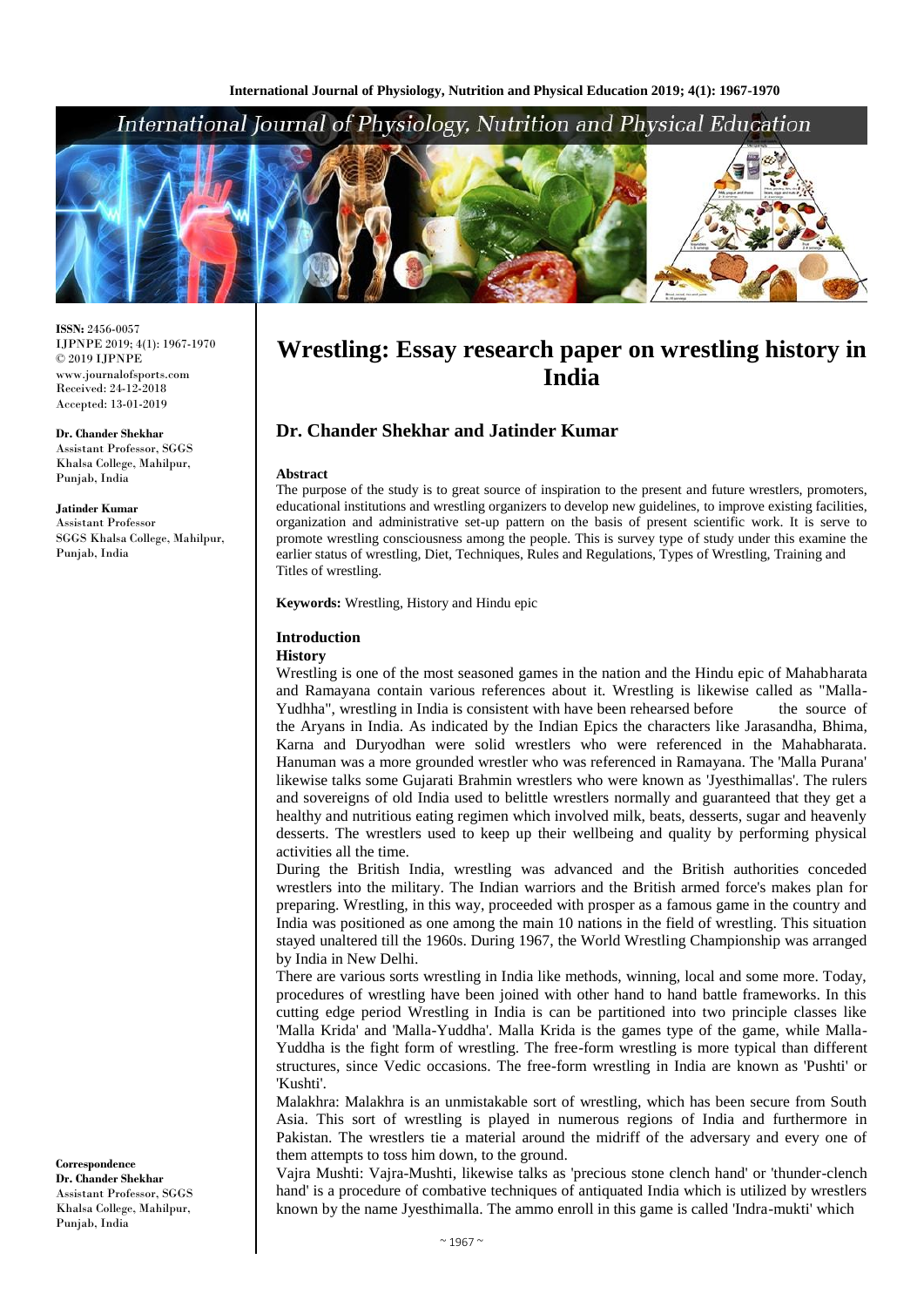International Journal of Physiology, Nutrition and Physical Education

Suggests the clench hand of Lord Indra. Pehlwani: Also called as 'Kusti', Pehlwani is a strategies for wrestling which starting from South Asia. It is a mix of the neighborhood type of wrestling, known as 'malla-yuddha' and 'varzesh-e bastani', a Persian type of wrestling.

In the old time wrestling in India was isolated into four sorts like 'Bhimaseni', 'Hanumanthi', 'Jambuvanthi' and 'Jarasandhi', based on system and strategy. Bhimaseni Wrestling: The Bhimaseni is for those wrestlers, who have immense form and quality. This kind of wrestling gives request on addition the quality and afterward utilizing it. Hanumanthi Wrestling: This sort of wrestling is increasingly specialized kind of wrestling. The wrestler can win the match, by his specialized predominance. Jambuvani Wrestling: In which wrestlers utilized bolts and holds to deal with the adversary wrestler.

Jarasandhi Wrestling: The Jarasandhi kind of wrestling is fundamentally consideration on the breaking of the appendages and joints of the adversary; it is most risky type of wrestling in India.

Wrestling in India can again be partitioned into another two classes dependent on the strategies for choosing the victor. They are: Orthia: In this sort, the wrestler needs to fall the rival wrestler on the ground for multiple times consecutive to win the match. Kato Pale: This sort of wrestling requests the wrestler to acknowledge defeat by raising his correct hand with the finger pointed.

# **Training**

In spite of the fact that wrestling in the Indian subcontinent saw changes in the Mughal time and the frontier time frame, the preparation routine has continued as before for more than 150 years. Fledgeling wrestlers may begin as ahead of schedule as 6, yet most start formal preparing in their adolescents. They are sent to an akhara or customary wrestling school where they are put under the apprenticeship of the neighborhood master. Their solitary preparing clothing is the kopeenam or loincloth. Vayama or physical preparing is intended to fabricate quality and create muscle mass and adaptability. Activities that utilize the wrestler's own bodyweight incorporate the Surya Namaskar, Shirshasana, and the danda, which are likewise found in hath Yoga, just as the Bethak. Sawari (from Persian Savari, signifying "the traveler") is the act of utilizing someone else's bodyweight to add protection from such activities.

# **An Old Pehalwan Exercise with Indian Clubs**

Exercise regimens may utilize the accompanying weight preparing gadgets: This is a Nal empty stone chamber with a handle inside. The Gar Nal (neck weight) is a roundabout stone ring worn around the neck to add protection from danda and bethak. The Gada (Mace) is a club related with Hanuman. An activity gada is a substantial round stone connected as far as possible of a meter-long bamboo stick. Trophies appear as gada made of silver and gold. Indian clubs, a couple of mugdar. Exercise regimens may likewise incorporate dhakuli which include winding turns, rope climbing, and leg pulling and running. Back rub is respected a fundamental piece of a wrestler's activity routine. A common preparing day will go as pursues: 3 AM: Wake up and perform press-ups (danda) and squats (bethak), upwards of 4000. Keep running for 5 miles, trailed by swimming and lifting stone and sandbags.

8 AM: Teachers watch as the students wrestle each other in earth pits consistently for 3 hours. This is around 25 coordinates in succession. Matches begin with the senior wrestlers. The most youthful go last. 10 AM: Wrestlers are given oil knead before resting.

4 PM: After another back rub, students wrestle each other for an additional 2 hours. 8 PM: The wrestler rests.

### **Diet**

As indicated by the Samkhya school of theory, everything known to mankind including individuals, exercises, and sustenances can be arranged into three gunas sattva (quiet/great), rajas (energetic/dynamic), and tamas (dull/torpid). Ghee amongst the most Sattavic foods of consumed for Wrestlers. As an incredible action, wrestling has an inalienably rajasic nature, which pehlwan neutralize through the utilization of sattvic sustenances. Milk and ghee are viewed as the most sattvic of nourishments and, alongside almonds, establish the blessed trinity of the pehlwani khurak or diet. A typical nibble for pehlwan is chickpeas that have been grown medium-term in water and prepared with salt, pepper and lemon; the water where the chickpeas were grown is additionally viewed as nutritious. Different articles in the Indian wrestling month Bharatiya Kushti have suggested the utilization of the accompanying organic products: apples, wood-apples, bananas, figs, pomegranates, gooseberries, lemons, and watermelons. Squeezed orange and green vegetables are likewise prescribed for their sattvic nature. Some pehlwan eat meat regardless of its tamasic nature. Preferably, wrestlers should maintain a strategic distance from acrid and exorbitantly spiced sustenances, for example, chatni and achar just as chaat. Gentle flavoring with garlic, cumin, coriander, and turmeric is adequate. The utilization of liquor, tobacco, and paan is unequivocally debilitated.

# **Techniques**

It has been said that the majority of the moves found in the wrestling types of different nations are available in kushti, and some are one of a kind to the Indian subcontinent. These are principally bolts, tosses, pins, and accommodation holds. Not at all like its antiquated precursor malla-yuddha, kushti does not allow strikes or kicks during a match. Among the most supported maneuvres are the Dhobi Paat (bear toss) and the Kasauta (choke stick). Different moves incorporate the Baharli, Dhak, Machli Gota and the Multani.

# **Rules & Regulations**

Wrestling contenders known as Dangal or Kushti are held in towns and in that capacity is variable and adaptable. The field is either a roundabout or square shape, estimating in any event fourteen feet over. As opposed to utilizing current mats, South Asian wrestlers train and contend on soil floors. Prior to preparing, the floor is raked of any rocks or stones. Buttermilk, oil, and red ochre are sprinkled to the ground, giving the earth its red shade. Water is added each couple of days to keep it at the correct consistency; delicate enough to stay away from damage yet hard enough so as not to obstruct the wrestlers' developments. Each match is gone before by the wrestlers tossing a couple of bunches of soil from the floor on themselves and their adversary as a type of gift. In spite of the checked limits of the field, contenders may go outside the ring during a match with no punishment. There are no rounds yet the length of each session is determined heretofore, as a rule around 25–30 minutes. On the off chance that the two contenders concur, the length of the match might be expanded. Match expansions are commonly around10–15 minutes. Dissimilar to tangle based wrestling, there is no point scoring framework; a success is accomplished by sticking the adversary's shoulders and hips to the ground all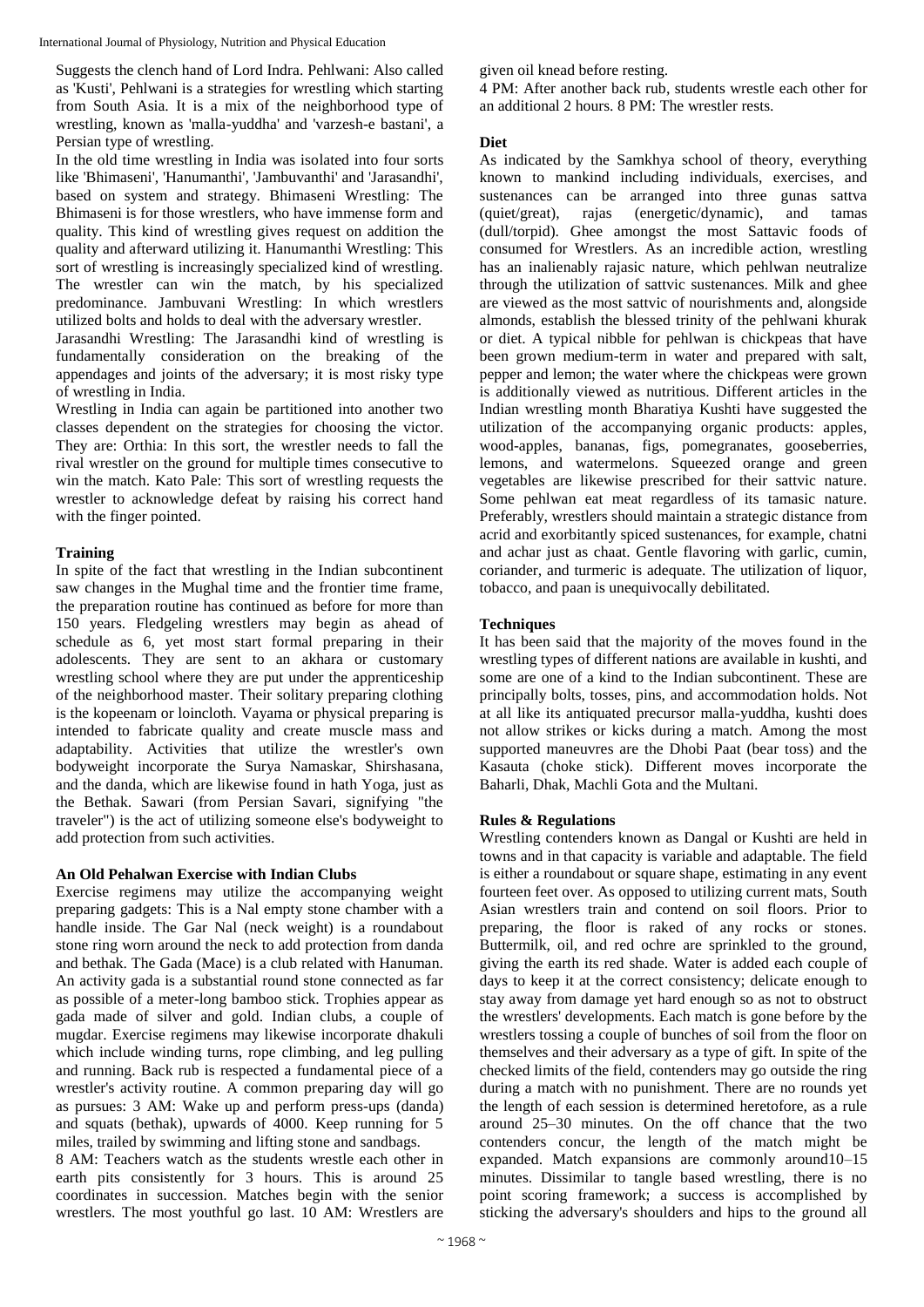the while, despite the fact that triumph by knockout stoppage or accommodation is additionally conceivable. In certain varieties of the guidelines, just binding the shoulders is sufficient. Sessions are supervised by an arbitrator inside the ring and a board of two judges viewing all things considered.

#### **Titles of Wrestling**

The Great Gama a previous Rustama-e-Zamana Official titles granted to kushti champions are as per the following. Note that the title Rustam is really the saint's name of the Persian Shahnameh epic. "Rustam-e-Hind": Champion of India. Dara Singh from Punjab, Krishan Kumar from Haryana, Muhammad Buta Pehlwan, Imam Baksh Pehlwan, Hamida Pehlwan, Vishnupant Nagrale, Dadu Chaugle and Harishchandra Birajdar (Lion of India) from Maharashtra, Mangla Rai from Uttar Pradesh and Pehlwan Shamsher Singh (Punjab Police) held the Rustam-e-Hind title before. Vishnupant Nagrale was the principal wrestler ever to hold this title. "Maharastra Kesari": Lion of Maharashtra. Maharashtra Kesari is an Indian-style wrestling title. Narsinh Yadav (three-time champ) "Rustam-e-Panjaab" : (additionally spelled Rustam-I-Panjab) Champion of Panjab. Pehlwan Shamsher Singh (Punjab Police) Pehlwan Salwinder Singh Shinda was a six time Rustam-e-Panjab,

"Rustam-e-Zamana": World Champion. The Great Gama wound up known as Rustam-e-Zamana when he vanquished Stanislaus Zbyszko in 1910. "Bharat-Kesari": Best heavyweight wrestler in Hindi. Late champs incorporate Krishan Kumar (1986), Rajeev Tomar (Railways), Pehlwan Shamsher Singh (Punjab Police) and Palwinder Singh Cheema (Punjab police)., "Rear Kesari": Winner of 1969 Hind Kesari Harishchandra Birajdar (Maharashtra) (Lion of India); Winner of 2013 Hind Kesari, Amol Barate (Maharashtra) Winner of 2015 Hind Kesari, Sunil Salunkhe (Maharashtra)

**The Chhinjh**: Punjabi language has such words in abundance as are derived from other languages - Chhinjh is one of them. There exist many synonyms of chhinj e.g. mall yudh (a fight between wrestlers), mall-akhara (arena for wrestlers), ghol (wrestling) kushti (wrestling) and the word wrestling itself.

Chhinjh is basically of Sanskrit language. Chhinjh: "Wrestling tournament to arrange, hold, conduct". In olden days, the term chhinjh had a wider scope of meaning. We get well acquainted with this from its basic and original meaning. Chhinjh was also used for the word connoting an assemblage of noisy people in a state of overjoyed as well as for games which were played amidst much fanfare. At that time, it had a much broader meaning. With the passage of time, its meaning went on contracting. Now, its usage has been confined to wrestling bouts being played in arenas of fairs /sports- fairs. Its meaning has contracted like that of many other Punjabi words. Chhinjh means a wrestling tournament, on a fixed day an assemblage of spectators was collected through advertisement at a fixed place. Many wrestlers are invited to participate in it. Prize money was earmarked for the winners as well as the losers.

People have been holding fairs on the mausoleums of holymen and graves of saints for a long time. During these fairs, wrestling tournaments used to be held in arenas amidst throngs of spectators. The term chhinjh does not refer to wrestling bouts among ordinary wrestlers; rather, it includes such tournaments in which renowned wrestlers happen to be locked in bouts. It is only during a chhinjh that the effects of wholesome diet and exercise taken in routine come to the

fore. Challenge bout is fought and decided 8 between two equal wrestlers amidst beating of drum and with much fanfare in the presence of a huge crowd of spectators. The victorious wrestler brings fame not only to himself and his region but also was entitled to the prize money. He did not receive this money in charity; rather, he claims it by virtue of emerging as a champion on account of his daring, strength, diet and hard work. The winning wrestler takes a round of the arena and spectators offer him whatever they can afford. The narration of great tournaments becomes discussion of the folk for days and months.

Generally, the most powerful wrestler hangs the mali (Prizemoney) atop a pole in the arena which serves as an open invitation / challenge to wrestlers present in the arena. If any wrestler touches the mali (Prize-money) in acceptance of the challenge or enters the arena in response to the challenge, he has to bout with the challenger. In this kind of bout, a fabulous sum is offered as prize- money which is given to the winner. Many great wrestlers sometimes announce that whosoever enters the arena to answer their challenge will also be rewarded suitably. By making such a declaration the great wrestlers succeed in establishing superiority of their strength in the arena.

Of course, Indian traditional wrestling is not very much similar to modern Olympic styles of wrestling. But contribution of traditional wrestlers in achieving medals in modern wrestling is great. The Indian wrestlers have been very popular in mud wrestling (Akhara) but at the same time they have been good performers at International level too.

The popularity of wrestling among the Indian people is from the ancient times. The wrestling is being practiced and enjoyed by the Indian people, which can be gauged from the medals won by Indian wrestlers in the international competitions. These laurels were possible by the combined efforts of wrestlers, their coaches, promoters, Government and social organizations. No systematic research has been conducted in the area of wrestling which can bring it to limelight the responsible factors for these achievements. Therefore it was the Endeavour of the research scholars to highlight the facts which contributes to the promotion of wrestling in India.

#### **References**

- 1. Alter, Joseph S. "The "sannyasi" and the Indian Wrestler: The Anatomy of a Relationship". American Ethnologist. 1992; 19(2):317336. doi:10.1525/ae.1992.19.2.02a00070. ISSN 0094-0496.
- 2. Alter, Joseph S. The Wrestler's Body: Identity and Ideology in North India. Berkeley: University of California Press, 1992b. ISBN 0-520-07697-4.
- 3. "The culture and crisis of kushti". The Hindu. 31 October 2013. Retrieved 2 July 2016.
- 4. Alter, Joseph S. "the sannyasi and the Indian wrestler: the anatomy of a relationship". American Ethnologist, 1992. 19(2):317336. doi:10.1525/ae.1992.19.2.02a00070. ISSN 0094-0496.
- 5. Donn F. Draeger and Robert W. Smith Comprehensive Asian Fighting Arts. Kodansha International Limited, 1969.
- 6. Jabbar-er Boli Khela, Baishakhi Mela. in Chittagong". archive.thedailystar.net. 2010. Retrieved 8 June 2013.
- 7. Jump up to:**<sup>a</sup> <sup>b</sup>** "Olympian wrestler 'Lion of India' Harishchandra Birajdar passes away. Dna, 2011.
- 8. Narsing is 'Maharashtra Kesari' for record third time | Sakal